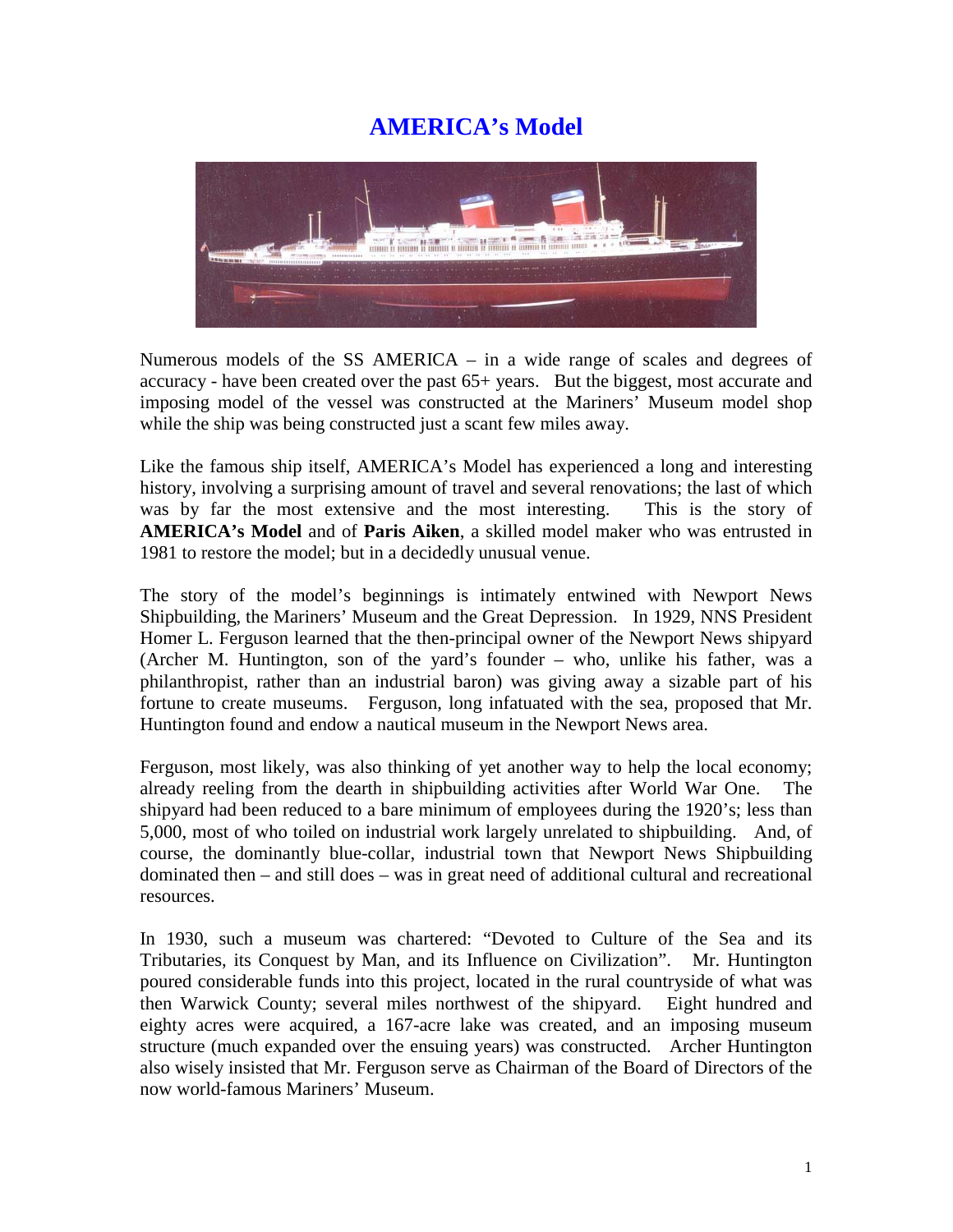In 1932, even before the museum was unceremoniously opened to the public in October 1933, a well-equipped model shop was installed in a service building adjacent to the museum's Main Exhibition Hall to facilitate the creation of unusually large and highly detailed ship models for display. The staff for this model shop was largely drawn from the craftsmen ranks of the shipyard. A number of highly detailed models were built there during the 1930's. Understandably, many were large-scale replicas of ships (and even working models of machinery) previously built by Newport News Shipbuilding.

After NNS was awarded a contract in 1937 for what was then the largest passenger liner ever built in the United States, a model of that vessel was undertaken in late 1938. The statistics associated with that project, even by today's standards (and particularly in light of the fact that all drawings were laboriously created by hand), are impressive. This model of what once was known simply as NNS Hull Number 369 (by late 1938 the name AMERICA had been selected) was built to the unusually large scale of ¼ inch per foot (the ship's 723 foot overall length resulted in a model slightly longer than fifteen feet).

Because the ship's actual construction plans were made completely available to the museum's model builders, an extremely accurate – and splendid replica resulted. Five of the museum's most experienced modelmakers toiled for five and one-half months, expending over 5,000 hours of loving labor.

The hull of the model was made of white pine, laminated in one-inch thick 'lifts' (i.e., horizontal layers) and then hollowed



out to reduce weight. Even so, the model weighted over 600 pounds when completed. Wood also was utilized to form the superstructure, smokestacks, rudder and lifeboats. The miniature deck planks were made of the same Oregon pine with teak margins as was used in the ship itself. Metal was used for many of the small fittings, such as blocks, king posts, railing stanchions and cargo booms.

The twin propellers were made of polished brass. The museum's modelmakers developed their own patterns, dies and jigs for every component of the model. Items such as anchors, lifeboat davits and deck machinery were cast from metal in the model shop's own foundry. The level of detail they created was – and is – simply exquisite. For example, the wheelhouse windows are made of glass, and the interior of that space was fitted with navigating equipment, steering wheel and engine order telegraphs; mirroring in miniature the AMERICA's bridge. And all carefully crafted by hand.

It is not clear if the model was originally intended to just be a museum exhibit. What is known is that agreement was reached to display the model at the New York World's Fair in 1939 for an unknown period of time. In order to complete the model by the end of April of that year, all other work in the museum's model shop was set aside temporarily.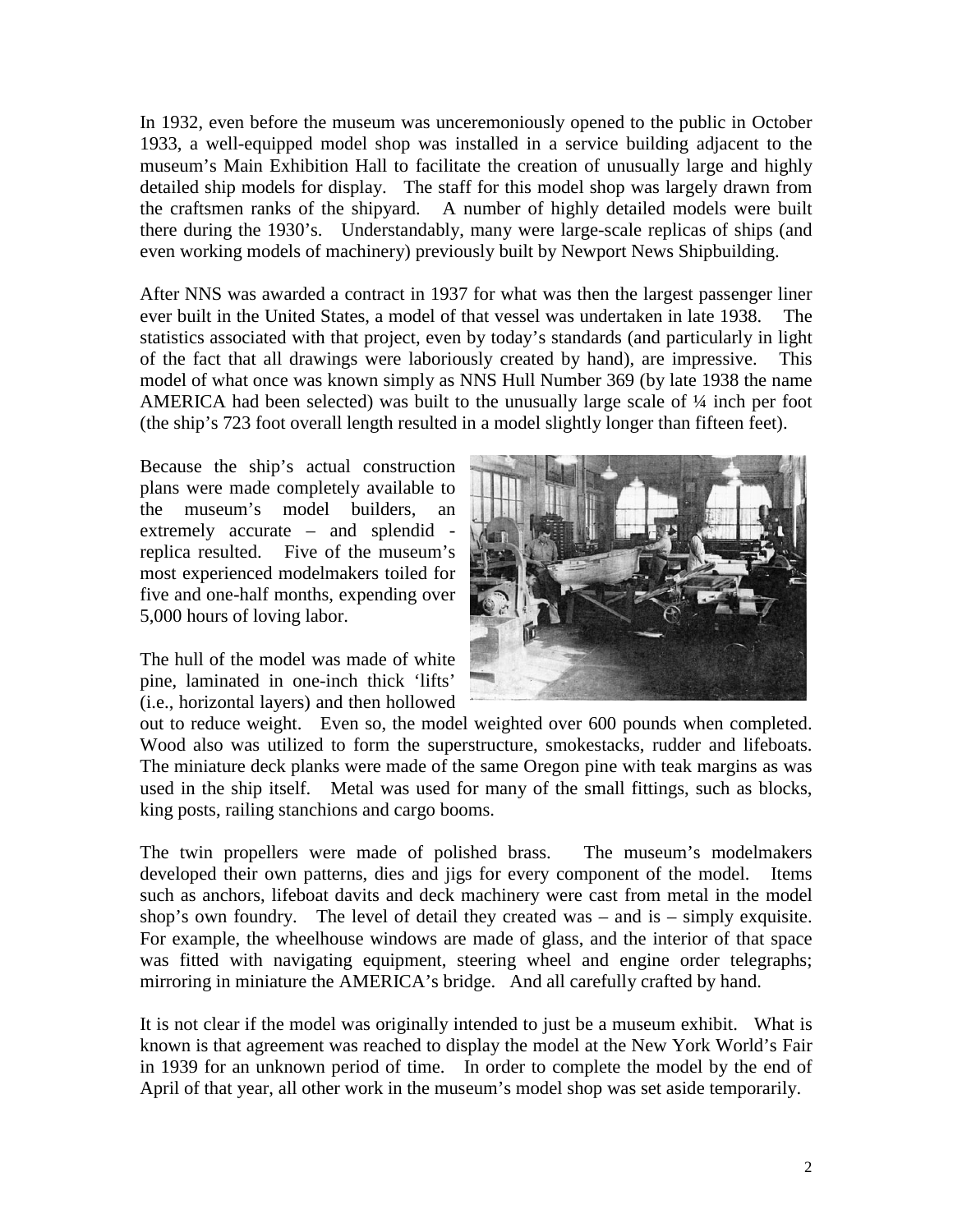By April  $25<sup>th</sup>$ , the model was completed and shipped to New York. There is no record that US Lines paid for the model or if it was a gift, or just a long-term loan. But it is known that the shipyard compensated the museum in the amount of \$6,386.66 for the model in June of 1939. In today's dollars, that would equate to approximately \$90,000.

But, as indicated in this photograph, the model did not accurately reflect the ship in its 1940 'as-built' condition. Faithfully built to the shipyard plans available in 1939, it featured those 'squat stacks' that had to be raised fifteen feet on the ship itself for



operational reasons. Less noticeable, the paint scheme applied to the ship (between the black hull and the white superstructure) was slightly different and less 'art deco' than the original paint scheme envisioned – as shown on the model. Obviously, returning the model to the Mariners' Museum for such modifications would not have been costeffective. Or even possible, for on May 1, 1939, the museum's model shop was closed forever.

The model of the SS AMERICA was the last of fifteen very accurate and skillfully made replicas that were constructed there. By that time, the United States Navy was rebuilding, after two decades of neglect following World War One, partly funded by depression recovery funding, and Newport News Shipbuilding became a large part of that effort. The craftsmen-turned-model builders returned to the waterfront to participate, and to provide both inspiration and instruction to thousands of fledging shipbuilders.

The model was shipped in a specially built pine box on a dedicated shipyard truck to New York City, where it initially was placed on exhibit in New York's Pennsylvania Station. It was then moved to the American Express exhibit space at the World's Fair on June 19, 1940. At the conclusion of the Fair's second season, the intricately detailed model was exhibited for a brief period of time in Chicago's Union Station. One can only assume these several venues were selected in support of US Lines' considerable promotional efforts on behalf of the grand addition to their fleet in mid-1940.

The model then was moved to US Lines' headquarters at One Broadway, just blocks away from the pier that served AMERICA as her home base. It remained there until November of 1942, when it was moved to the U.S. Merchant Marine Academy at Kings Point, NY. Although not recorded, it is fairly easy to surmise that the model was relocated to help inspire the hundreds of cadets who passed through that institution during World War Two; perhaps at the suggestion of the Superintendent of the USMMA. That position was held by none other than Captain Giles Stedman, the AMERICA's first Master! Stedman also served briefly as Executive Officer on the ship after her hurried conversion to become a troop transport (the USS WEST POINT) in June of 1941.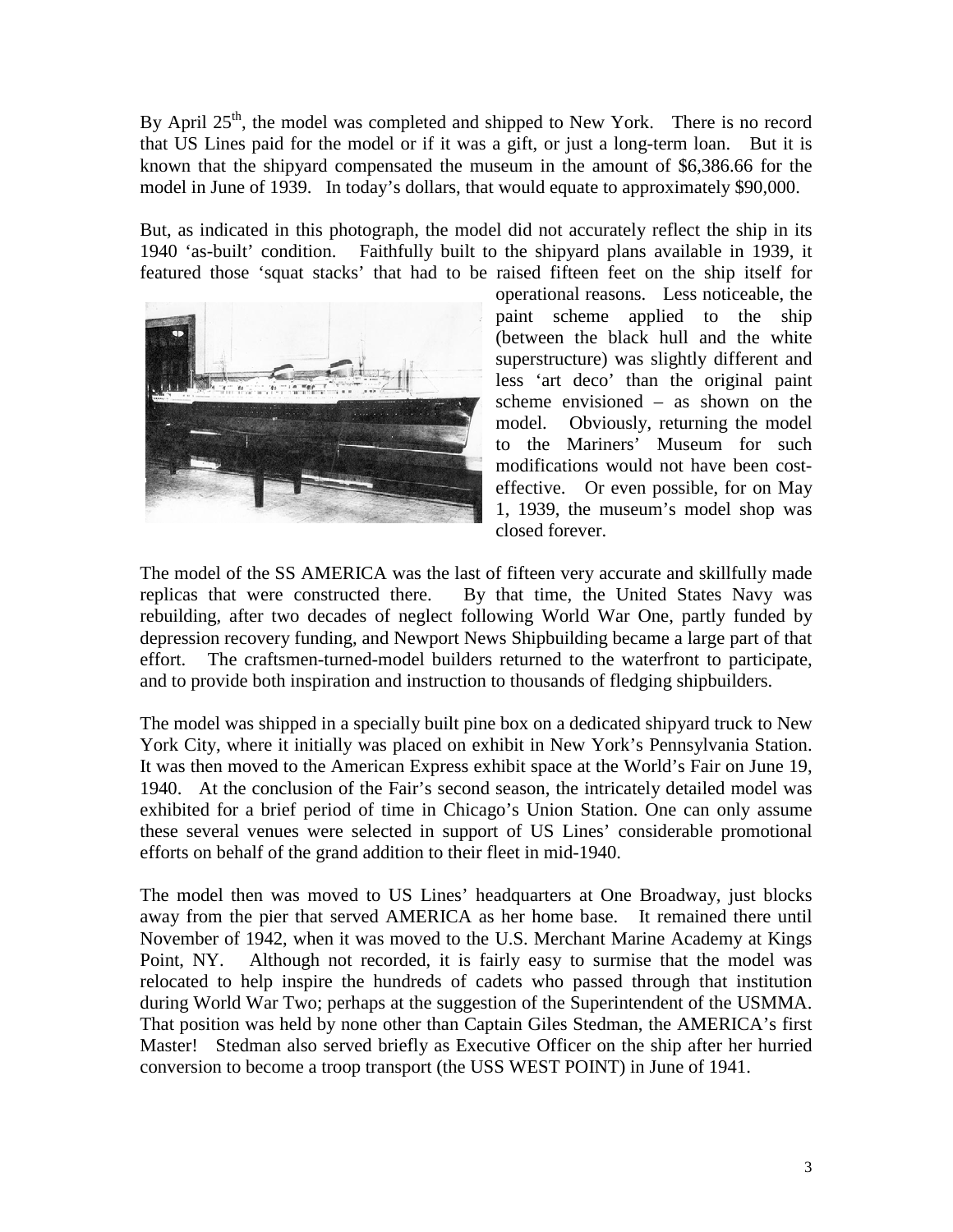In February of 1946, arrangements were made for the model to be returned for exhibit at the museum, which – coincidentally – is the same month that the USS WEST POINT was decommissioned and returned to NNS for conversion back to a luxury liner. But the model didn't languish very long at the museum. Between October  $13<sup>th</sup>$  and  $18<sup>th</sup>$  of that

year, the model was displayed in the corner showroom of the Newport News Furniture Company in what was then the center of downtown activity. The City of Newport News was celebrating the  $50<sup>th</sup>$ anniversary of its incorporation, and – at that time – the AMERICA was the latest and greatest example of the nation's commercial shipbuilding expertise.



While the model was on display that October, NNS craftsmen were working overtime just two blocks away, putting the final touches on the brilliantly restored AMERICA prior to her triumphant return to her home port of New York in November and entry into transatlantic passenger service shortly thereafter. Again, in apparent support of their post-war promotional efforts, US Lines again asked to display the model at their One Broadway headquarters office.

Before granting that request, the museum staff arranged for the model's smokestacks to be raised at the NNS model shop. Apparently, the incorrect paint scheme was not changed at that time, based on photos of the model at that time with the taller smokestacks. For a number of years, the model resided at One Broadway in a museumlike setting while the AMERICA enjoyed the pinnacle of her peacetime success.

But, in 1964, the AMERICA, which was at NNS for annual voyage repairs, was taken out of service and sold foreign. Having no further apparent use for it, US Lines arranged for her scaled replica to be returned to the museum; arriving there on October 30, 1964. That was the last time the model and the ship were in close proximity, for two weeks later, the AMERICA (renamed AUSTRALIS) sailed for the last time from her birthplace.

In April of 1965, AMERICA's Model received general refurbishing (including the much belated change to the paint scheme and some other, minor details) at the shipyard's model shop before being returned to its 'birthplace' – the Mariners' Museum. Just before the model was moved to the museum, it was photographed at NNS with – one must assume deliberately – the shipway where the ship itself was constructed in the background. After all, shipbuilders are a sentimental lot.

After years of residing in numerous other venues, AMERICA's Model was placed on public display at its birthplace, along with one of the ship's nameboards, removed in 1964 when she was sold foreign and presented to the museum by US Lines. At this time, an appraisal indicated the model's tangible worth as \$10,000. But, of course, it was (and is) irreplaceable at almost any price today.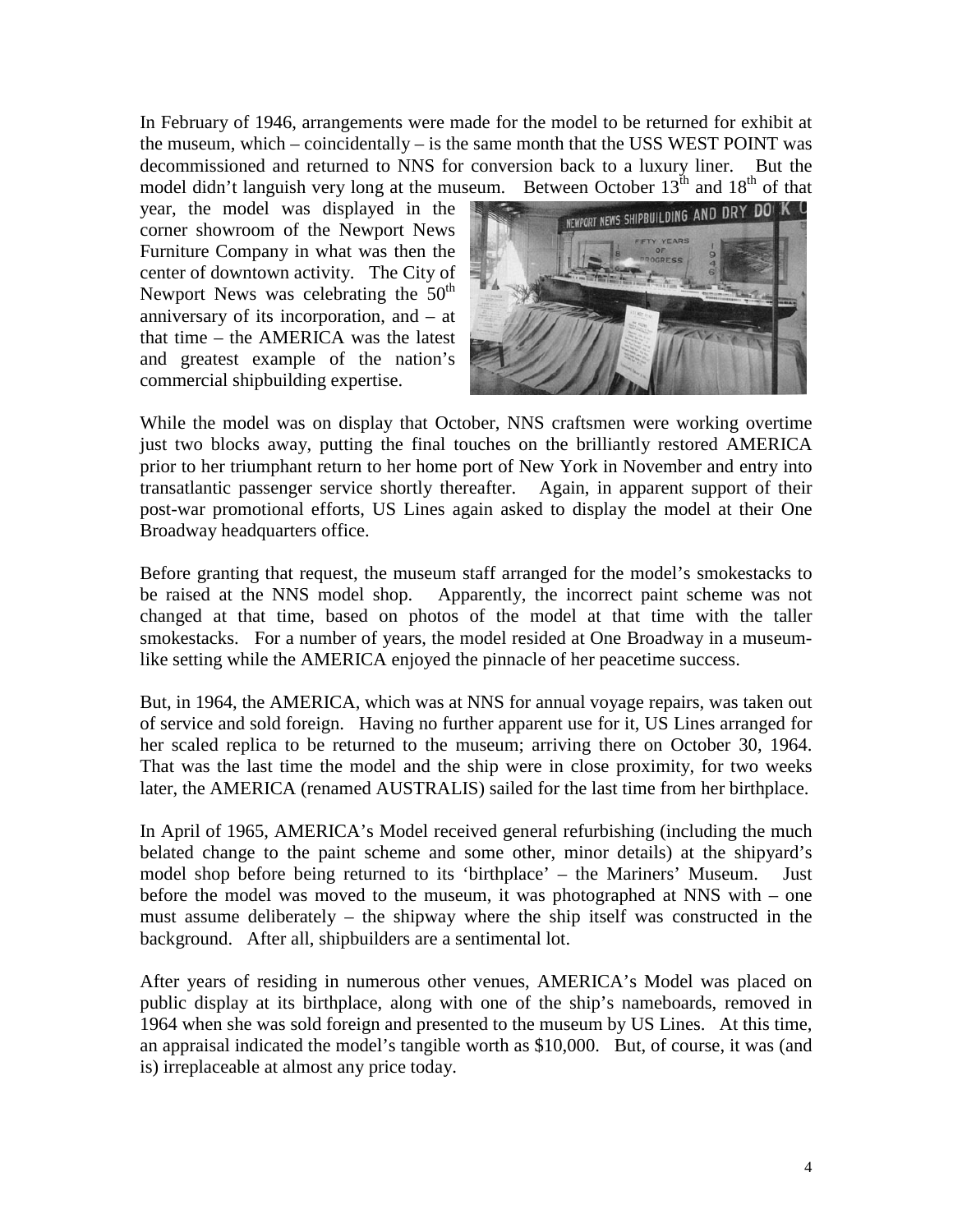

By 1981, the model was in need of repairs. The paint was 'checked' and peeling in numerous places on the hull, superstructure and stacks. The rigging had deteriorated, and separation and warping of numerous wooden items had occurred. But the shipyard's model shop, due to its workload, was unable to assist, and the museum's model shop had been closed for decades. The only active model making underway at the museum was in a demonstration booth, manned by volunteers.

Exactly what transpired next is not recorded, but one of those volunteers answered the museum's urgent call; a man who was still working at the time for a marine engineering firm in the Newport News area. In addition to an avocation of model making, he had been a master model maker for 13 years in the NNS model shop (plus several additional years elsewhere). Further, he was one of the seven charter members of the Hampton Roads Ship Model Society. In due course, after what must have been some very interesting discussions amongst museum staff members, a contract was signed between The Mariners' Museum (*the Museum*) and **Paris R. Aiken** (C*onservator*) in late 1981.

The contract, all of one and one-half pages long, specified  $-$  in very general terms  $-$  a complete restoration of the model (identified as museum artifact MD-69) over a one-year period, at a cost not exceed \$4,200. The contract further indicated that the museum's 'wall to wall' insurance would apply to both transport risks and the time the model would reside in the conservator's model shop. Apparently, no high official at the museum or the insurance carrier worried, or perhaps even knew, that the 'conservator's model shop' so grandly referred to in that contract was Paris Aiken's garage!

Which looks, today, much like it did in 1981.

On December 24, 1981, the model was carefully moved from the museum to Paris' home and installed in this garage, bow first. What an unusual Christmas that must have been. One can easily imagine a neighboring child showing off his new bike to his chums, and being told: "That's nothing, you ought to see what Mr. Aiken got!"

At that time, only the two youngest of the Aiken's six children - both teenage girls - lived at home, so Paris was spared the torment and trouble of curious little fingers being attracted to his project. According to his wife, Helen, the children always took their father's model work in stride, and didn't see anything so very strange about having a huge model in their garage.

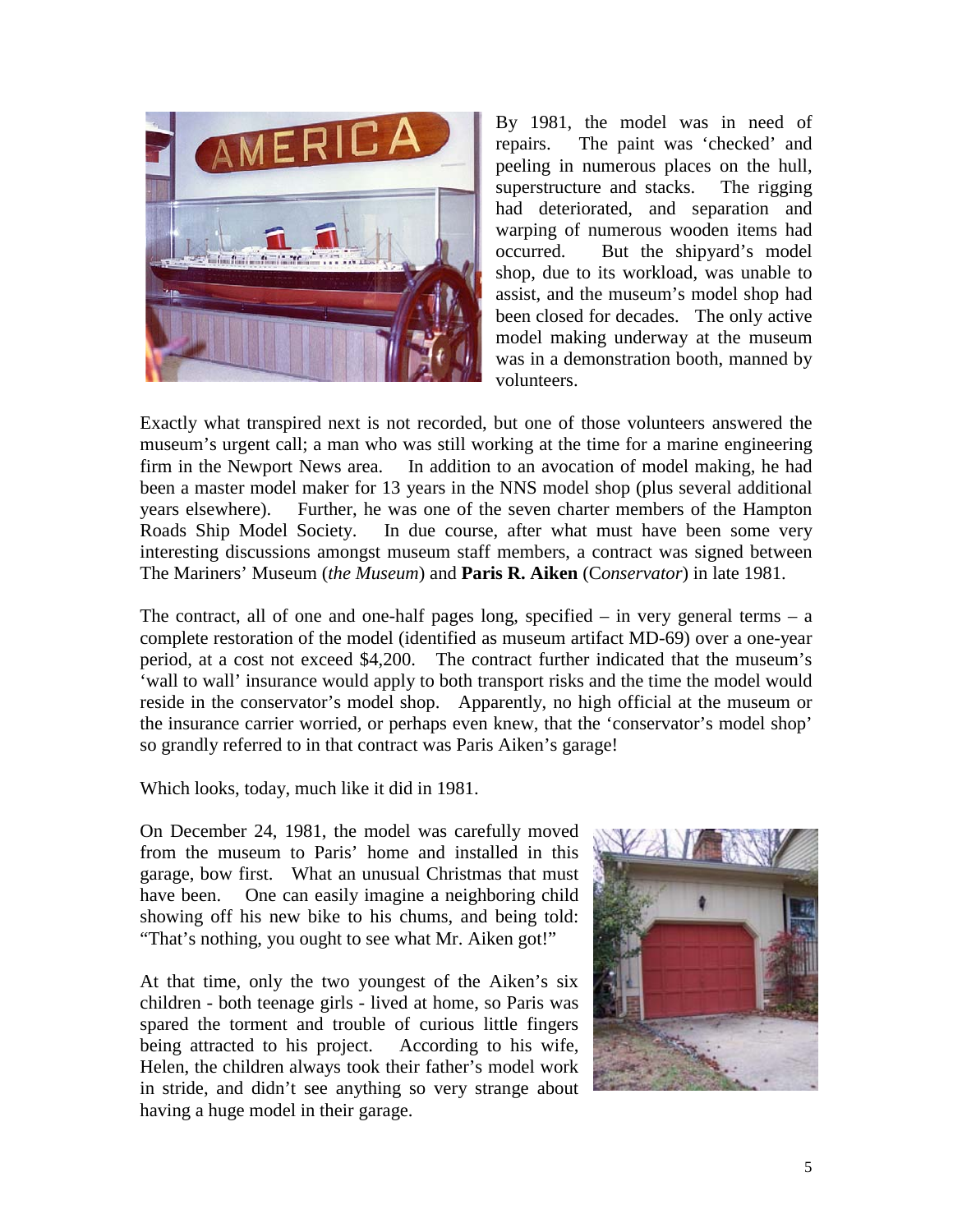Actual work on the model commenced on January 11, 1982. But before dismantling any portions of the model, Paris and his good friend and fellow model enthusiast, Marvin Bryant, took a number of photos and made sketches of the rigging. Sketches such as this one, along with a detailed, step-by-step description of the work fill the pages of a standard, spiral-bound stenographer's notepad; all in Paris' neat, all capitals' printing style.



Model builders are all pretty meticulous by nature, and by necessity. Bill Clarke, longtime HRSMS member, says he never saw Paris angry, and of all the meticulous model builders that Bill ever knew, Paris (and his co-worker on this project, Marvin Bryant) were the most meticulous of all. But being so precise, in this case, had its price. The work took 26 months instead of the originally projected twelve. This extended time period probably was due, in part, to the fact that all the work on the model took place at nights and on weekends. All in all, they expended 1,000+ hours on the task.

Faithful to their project, Paris and Marvin did not change any details – except one. The original lifeboat covers were originally only represented by painting. They felt it would improve the model if the covers were made more like actual lifeboat covers. So they painstakingly created real canvas covers for the eight-inch long lifeboats; all handstitched.

From the detailed description he left behind, Paris apparently found more work needed to be done than originally envisioned. His notes indicate that the entire hull had to be stripped down to bare wood; something probably not envisioned originally.

A number of other difficulties were also recorded, for they found that not only were major parts of the model's superstructure firmly glued in place, they were also secured



with countersunk screws. These fasteners, most of which were puttied and painted over, were therefore extremely hard to locate.

In this 'progress' photo (one of about two dozen taken), the overhead garage door is behind the model, and the home's fuel oil furnace is to the starboard side of the model, amidships. Some of the model's normally hidden construction details (and materials) are apparent in this image.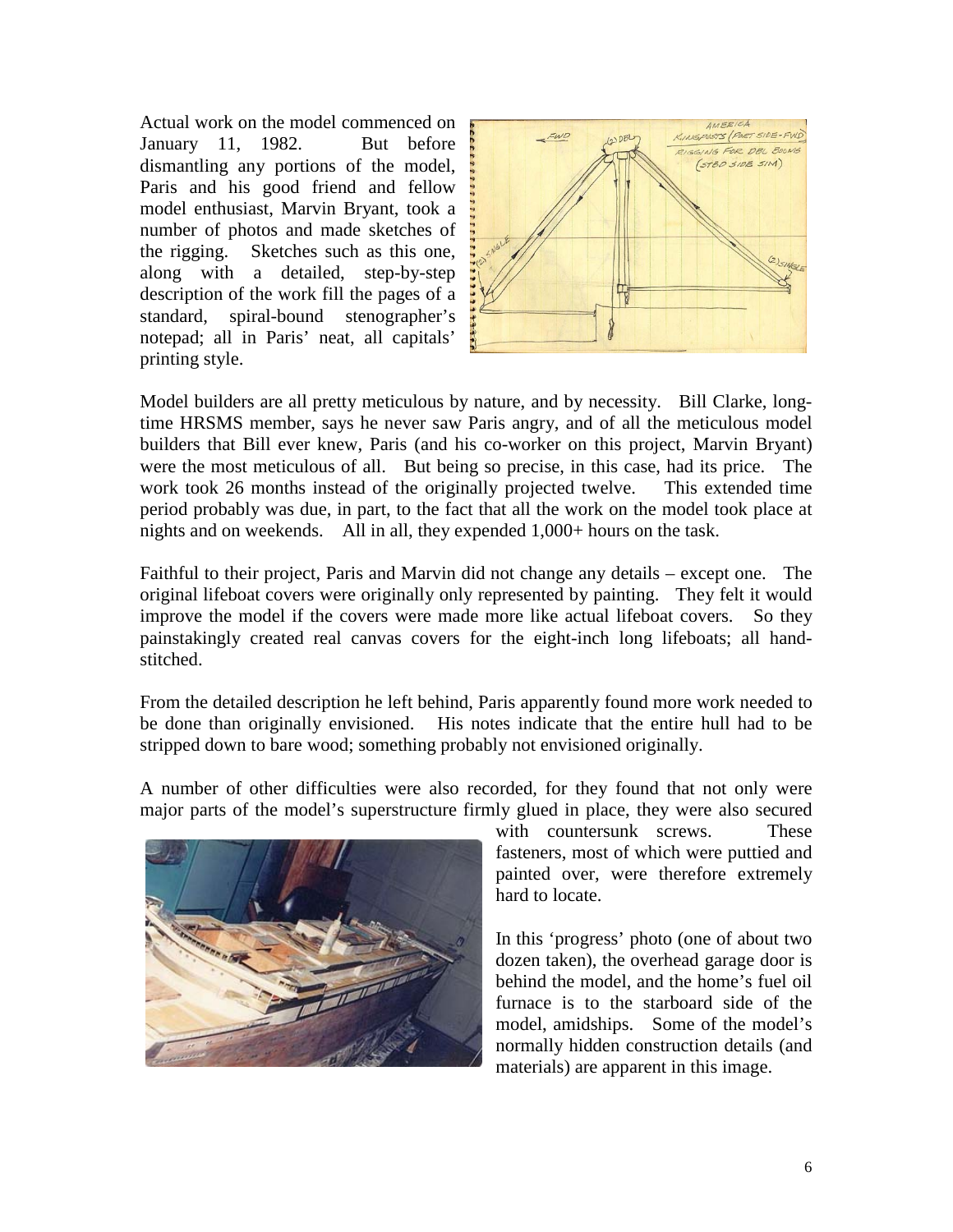This next view shows, for the first time since the model was painted in 1939, the model's hull 'lifts' exposed. In this view, the model has been turned (in a garage far narrower than the model is long). The photo is date-stamped on the back as "January 1983". Unfortunately, how they accomplished what must have been a difficult - and nervous - feat with what was obviously a top-heavy and irreplaceable artifact is not recorded.



Paris' description of conditions found, and techniques used and developed in the course of restoring AMERICA's Model is quite literally a master's thesis for model restoration work. But it will not make any best seller list, being very matter-of-fact and without embellishment or humor. Except for one passage, near the end of the write-up:

"R*eassembly is where we could have used more photos; because no matter how many were taken there were some items that couldn't be clearly seen. We used our memory and common sense and had no parts left over."*



Certainly, no one could fault him for being a little euphoric and inserting a little dry humor in his otherwise very bland report at the conclusion of the project in March of 1984. On the  $22<sup>nd</sup>$  of that month, the model was 'redelivered' to the museum, without ceremony, apparently, where it resides today. Carefully blocked up, cushioned and braced, the model was put into the middle of an otherwise empty moving van. It must have been one of the

more unusual moves ever for Virginia Transfer & Storage, but their bill only indicates a charge of \$75.00 for three hours of labor @ \$25.00 per hour.

What kind of man would undertake such a project? Much less, who would be entrusted with such a valuable artifact by a museum dedicated to preserving its precious treasures?

Paris Aiken was born in 1920 on the Virginia Peninsula, and lived most of his life there. After graduating from Newport News High School in 1939, he went to work in the local shipyard. Feeling the threat of a draft (the army's), he volunteered for the navy. While a member of the ship's company of the USS BRECKINRIDGE (DD 148), he returned briefly to Newport News in 1943 to marry. After the war, he and Helen settled in a comfortable neighborhood a few miles from the shipyard and raised their six children. His family fondly remembers him as being quiet, reserved, and, in Helen's words:

*"Just a good man".*